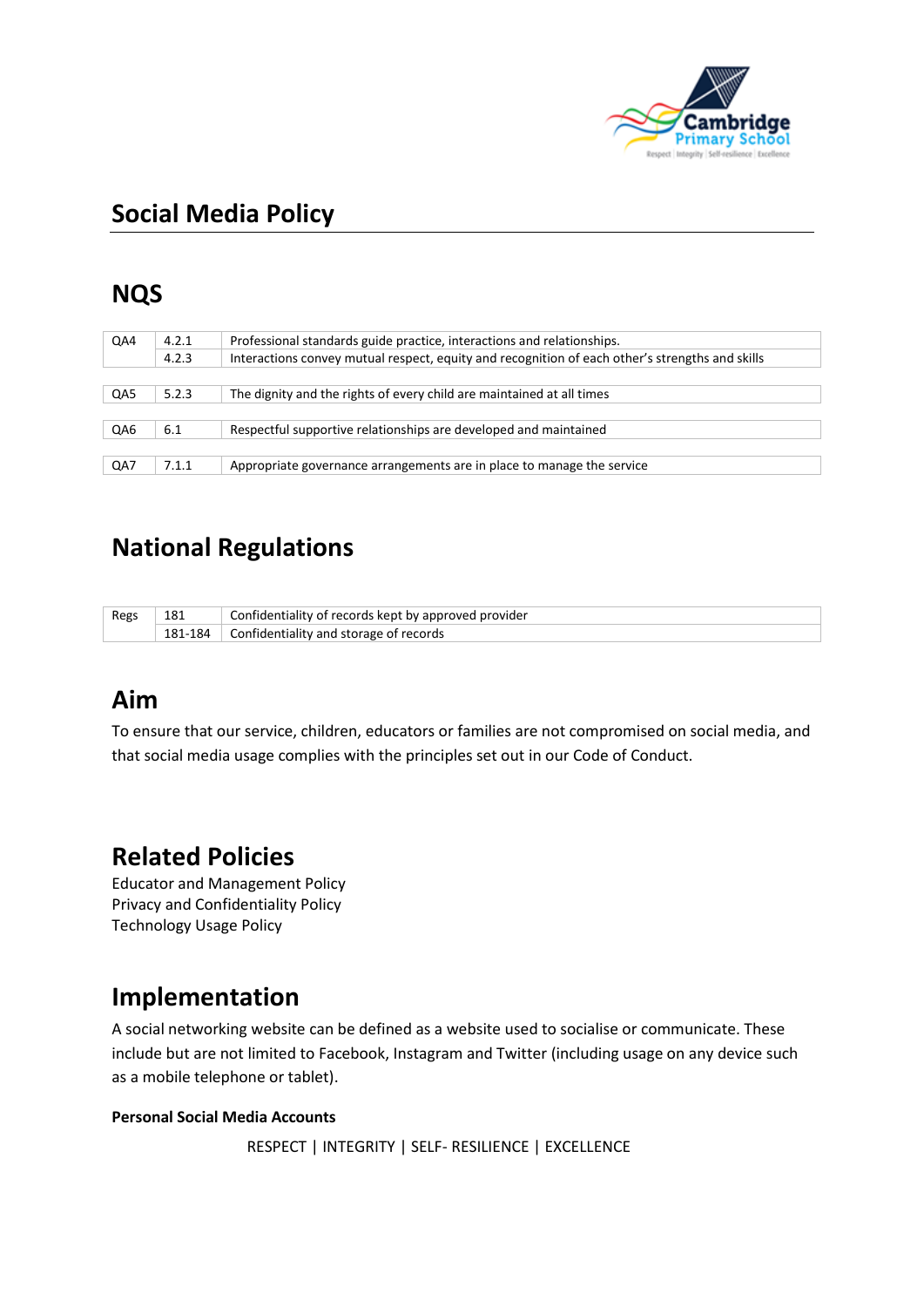

While personal social media settings can restrict those who are able to access accounts, social networking sites are by their nature a public form of communication. There is always the potential that personal accounts can be accessed by the public or by "friends of friends" of whom we may have been previously unaware. It is therefore extremely important not to post information about the Service, children or families on personal social media accounts.

In relation to their personal social media accounts, the Approved Provider, Nominated Supervisor, educators, staff members and volunteers will not:

- Access their social media accounts on any device while educating and caring for children.
- Post any information about what happens at the Service.
- Post any photos taken at the service or on an excursion. If this occurs families will be contacted immediately. If possible, the social networking website will be contacted to delete the photos.
- Post any material that is offensive, defamatory, threatening, harassing, bullying, discriminatory or otherwise unlawful.
- Post any material that could bring their professional standing into disrepute.
- post any material that could damage the employment relationship, the employer's/Service's reputation or commercial interests, or bring the employer/Service into disrepute.
- Pose as a representative of the employer or express views on behalf of the employer.
- Use the service logo or email without permission.
- List the employer's name on a Facebook page without permission.
- Disclose confidential, private or sensitive information.
- Publicise workplace disputes.

Educators, staff and volunteers may use their personal camera or phones to take photos or video while at the service but photos must be immediately deleted as soon as they are uploaded.

Educators are discouraged from sending or accepting 'friend requests' from parents or family members that have children at the Service.

The Approved Provider or Nominated Supervisor will:

- Use our Grievance Guidelines to investigate any circumstances where an employee or volunteer brings their professional standing into disrepute by posting information on their personal social media account that is offensive, defamatory, threatening, harassing, bullying, discriminatory or otherwise unlawful. A possible outcome of the investigation for employees is termination of employment.
- Use our Grievance Guidelines to investigate any circumstances where an employee or volunteer damages the reputation or commercial interests of the Service/employer through material posted on their personal social media account, including material that is confidential, private or sensitive. A possible outcome of the investigation for employees is termination of employment.

RESPECT | INTEGRITY | SELF- RESILIENCE | EXCELLENCE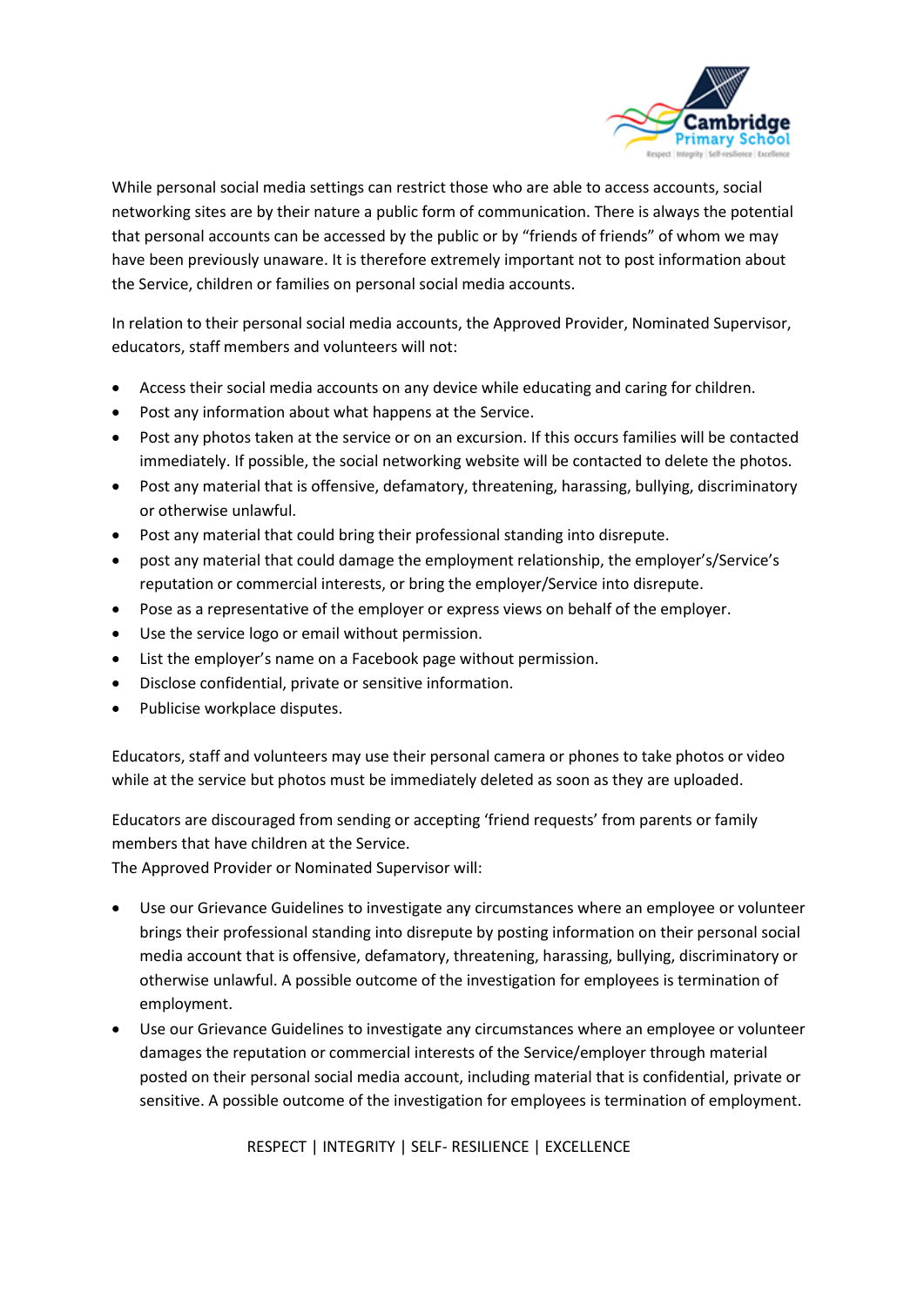

- Use our Grievance Guidelines to investigate any instance where someone working at the Service is defamed, bullied or harassed on social media by a family or community member connected to the Service. Families will not defame, harass or bully any person working at the Service through social media and may face possible termination of their child's place at our service if this occurs.
- Contact the police and other relevant authorities if a person working at the Service breaks the law in relation to social media eg through defamation or bullying.

#### **Service Social Media Account**

Our Service uses the school's social media account (Cambridge Primary School Facebook) to communicate and share information with our Service families and community.

The Approved Provider or Nominated Supervisor will:

- Obtain authorisation from a child's parents before posting any photos of their child online.
- Obtain families' consent to what information will be posted online, and how it will be shared.
- Ensure personal information about families and children is not posted online, including information that could identify them eg address.
- Set high privacy or security settings on the account and consider whether to restrict access eg through the establishment of a group account where families are invited to join.
- Regularly change passwords to the account.
- Activate password protected screen savers on all computers at the Service and ensure all social media users at the Service always log off before leaving.
- Administer the social media page to maintain strict control of the information that is added.
- Manage our Service's social media account.
- Include specific conditions about social media usage in employee contracts eg prohibiting comments about the Service or families/children.
- Regularly scan online content related to the Service.

#### **Sources**

**National Quality Standard Education and Care Services National Regulations 2011**

#### **Review**

RESPECT | INTEGRITY | SELF- RESILIENCE | EXCELLENCE